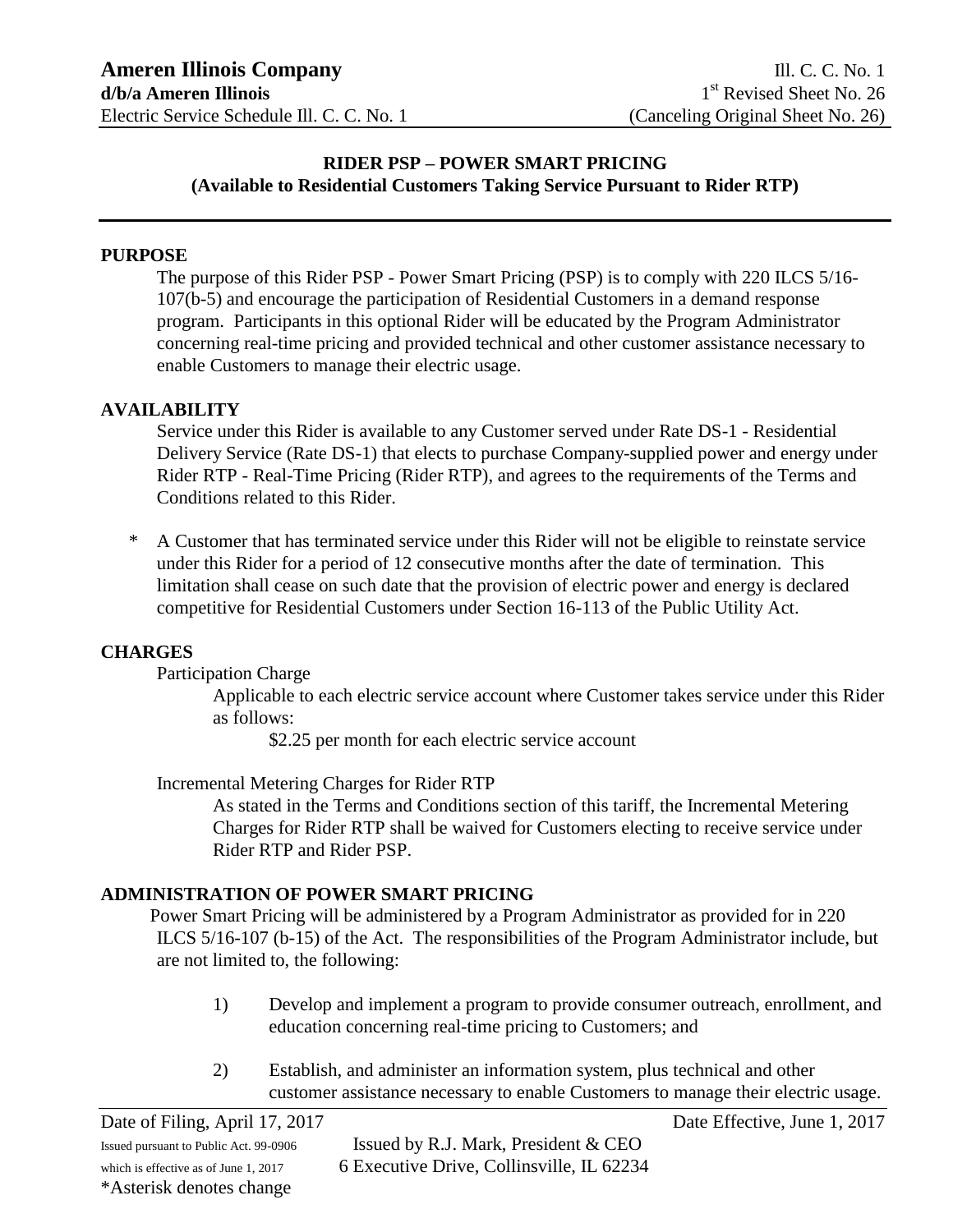- \* The Program Administrator selected by the Company must have demonstrated technical and managerial competence in the development and administration of demand management programs.
- \* The Company may seek approval to terminate this Rider in accordance with the requirements of 220 ILCS 5/16-107 (b-5) of the Act, or any other applicable law, rule, regulation, or tariff.

#### **TERMS OF PAYMENT**

Customer bills for service under this Rider shall be rendered by Company and payments due in accordance with the Payment of Bills and Late Payments provision of the Customer Terms and Conditions.

#### **TERMS AND CONDITIONS**

1. Prerequisites of Service

The following prerequisites must be met before a Customer can commence service under this Rider:

- a. Such Customer must complete a PSP enrollment form with the Program Administrator acknowledging that Customer:
	- i. Is agreeing to participate in Power Smart Pricing;
	- ii. Is eligible for and agrees to initiate service under Rider RTP;
	- iii. Has reviewed the Terms and Conditions of taking service under this Rider and Rider RTP;
	- iv. Authorizes the Company to release to the Program Administrator the electric energy usage and billing information of such Customer and all other information as permitted by law, rule, regulation or tariff;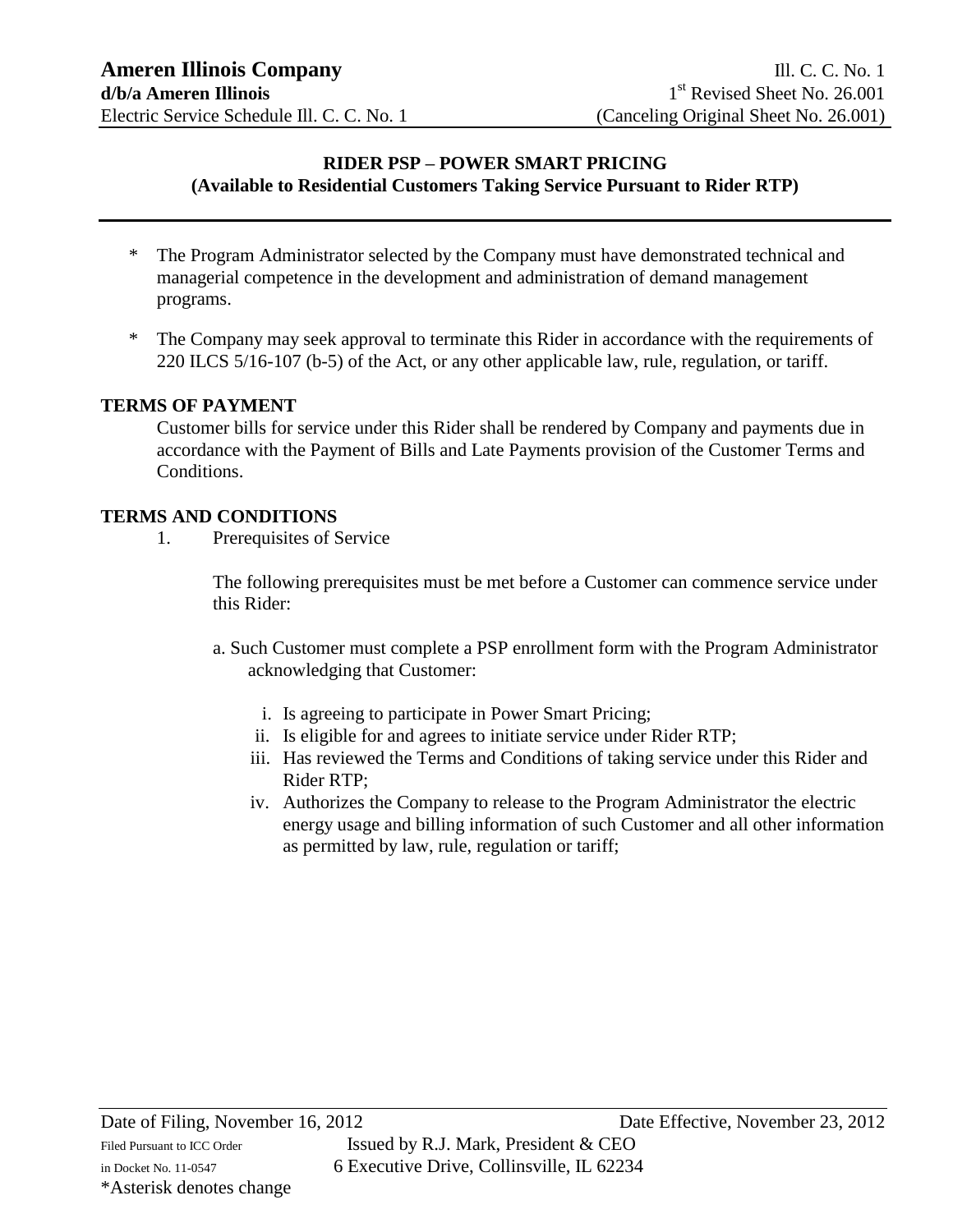- v. Authorizes such participation agreement to be secured and maintained by the Program Administrator; and
- vi. Authorizes their electrical usage data and billing information to be aggregated or combined with data of other Rider PSP participants for purposes of evaluating consumer and system benefits under this Rider. Individual Customer data will be held confidential by Company and Program Administrator and will not be identifiable for a specific Customer.
- b. Customer shall have in place the necessary interval metering. The Company shall exercise reasonable due diligence in the timing of the installation of such meters for Customers desiring to participate in this program, taking into account time resource commitments, personnel availability, equipment availability and other relevant considerations. In its sole judgment, Company may delay service under this Rider to Customer where meter is located in an area with restricted access until said meter is moved to a location without restricted access, at Customer's expense.
- \* 2. Service Commencement

Service under this Rider shall commence with Customer's first complete billing period, after proper notice has been provided to the Company. A Customer electing service under this Rider shall not be subject to a minimum service obligation.

3. Switching Rules

Customers electing to switch between electric power and energy supply options shall be subject to the Company's Direct Access Service Request (DASR) procedures, in accordance with the Switching Suppliers and DASR Procedures provision of the Customer Terms and Conditions. If proper DASR notice is not provided, the Company shall follow the unscheduled switching provisions. The Customer Terms and Conditions contain the rules for Customers selecting electric power and energy supply requirements from the Company.

\*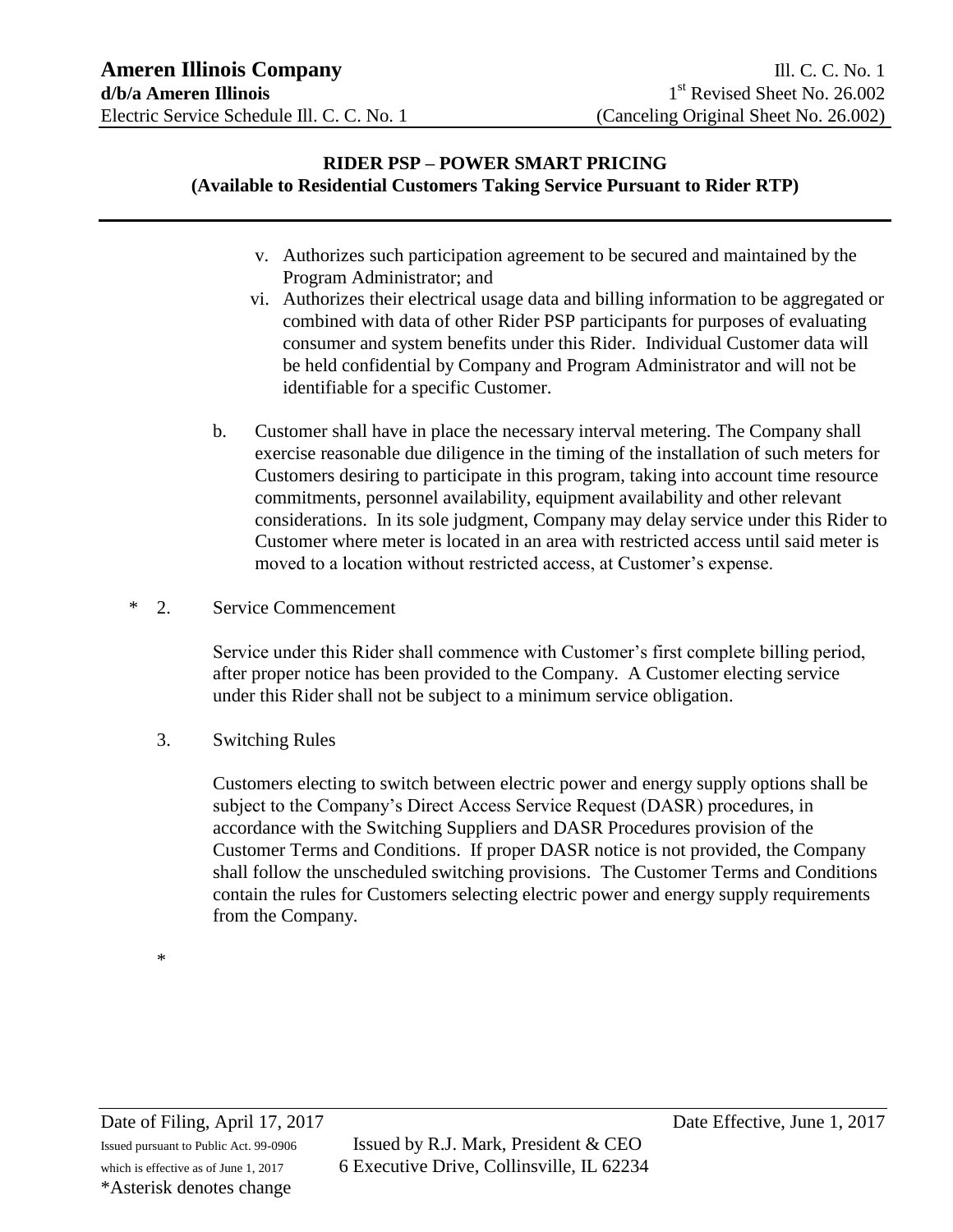#### \* 4. Rider PSP Termination

If service under this Rider is terminated, Customers receiving service under this Rider at said termination will have the option to remain on Rider RTP, switch to Rider BGS service or receive service from a RES, without penalty.

\* 5. Waiving of Incremental Metering Charge for Rider RTP

Customers electing Rider PSP in conjunction with Rider RTP shall have the monthly Incremental Metering Charge for Rider RTP waived.

\* 6. Final Reconciliation and Transition to Static Supplemental Customer Charge

Any over or under recovery of costs identified in the Final Order in Docket No. 11-0669, together with any over or under recovery of costs identified in the Final Order in Docket No. 12-0450, shall be collected from or refunded to Rate DS-1 Customers beginning no later than two full Billing Periods following the later of the effective date of this tariff or the date of the Final Order in Docket No. 12-0450. A final report of over or undercollection from the Commission's Order in Docket Nos. 11-0669 and 12-0450 shall be prepared and submitted to the Commission via e-Docket in 11-0547 within 30 days following the later of the Final Order in Docket No. 12-0450 or the effective date of this tariff. The report shall also be provided to the Manager of the Staff's Accounting Department. Any under-recovery amounts shall be recovered through a \$0.01 per month adder to the Power Smart Pricing Charge contained in the Supplemental Customer Charges tariff for a period of time not to exceed the number of Billing Periods expected to be required to recover the under-recovery amount. Any remaining net balance not refunded, or over-collection of a prior period under-recovery adder, shall be donated to an energy assistance agency. Thereafter, the Power Smart Pricing Charge of \$0.08 shall not change until the provisions of this tariff are terminated or superseded. Any Power Smart Pricing Program costs greater or less than revenues actually incurred through the \$0.08 supplemental customer charge shall be provided for pursuant to the Company's annual Rate MAP-P update proceeding. To the extent tariff Rate MAP-P is canceled, no reconciliation or other form of over/under recovery shall apply.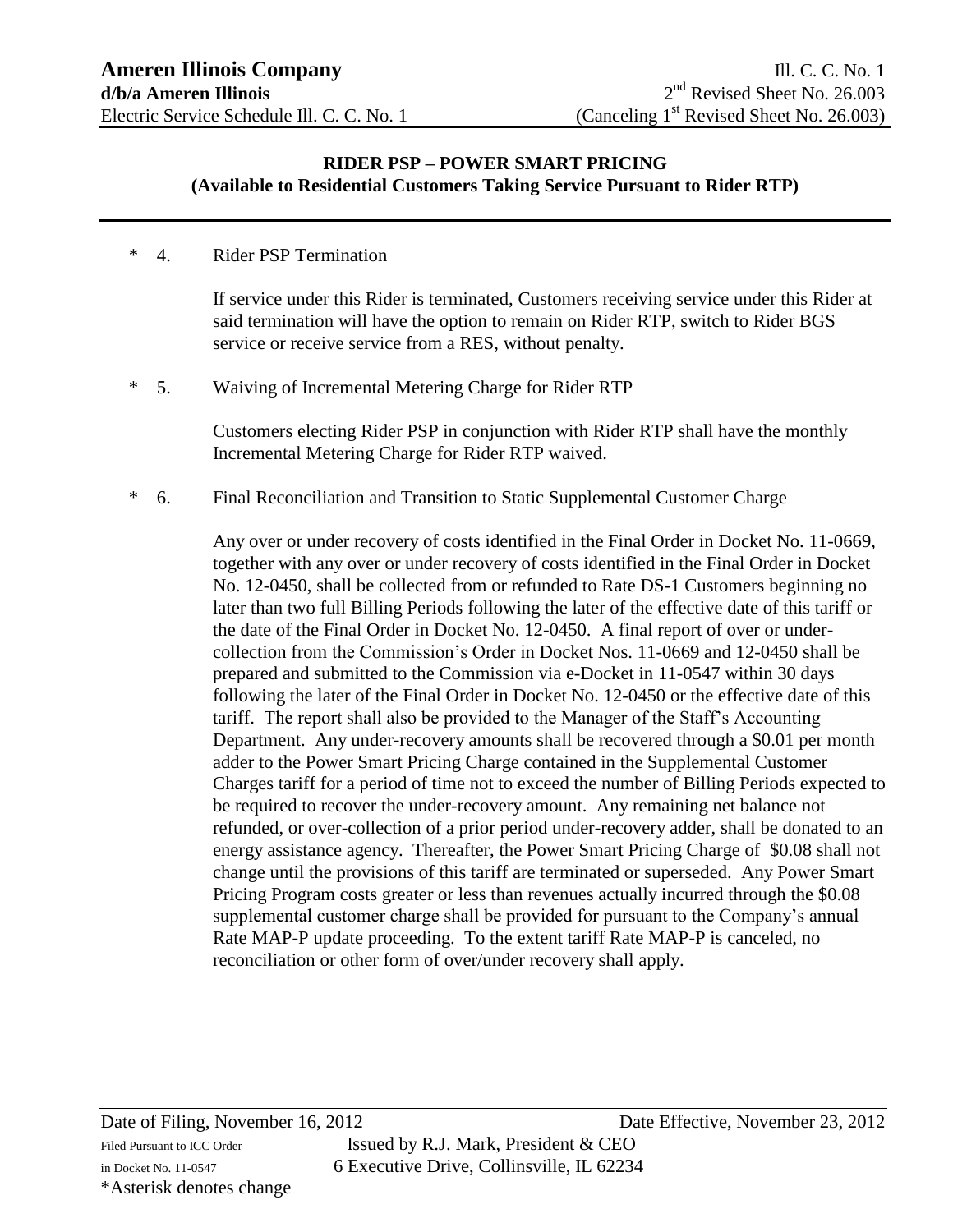The Company will re-evaluate the appropriate level of the non-participant charge and prepare a report no later than Jan. 30, 2016 and every 3 years thereafter. The Report shall indicate if the Company believes the non-participant charge is commensurate with the benefits and provide a recommendation for any associated changes. The report shall be provided to the Commission via e-Docket in 11-0547 and the Manager of the Staff's Accounting Department.

### **RECOVERY OF COSTS ASSOCIATED WITH RIDER PSP (SUPPLEMENTAL CUSTOMER CHARGES)**

- \* 1. In addition, pursuant to terms of 220 ILCS 5/16-107(b-5) the Company shall impose a monthly charge on Residential Customers as shown in the Supplemental Customer Charge tariff to recover costs associated with Rider PSP. Such charge shall replace the previously applicable charge starting with the first full monthly Billing Period following the effective date of this tariff. The costs associated with Rider PSP shall be considered a Supplemental Customer Charge.
	- 2. The costs associated with Rider PSP shall be applicable to the following rate tariff included in Electric Service Schedule Ill. C.C. No. 1:

Residential - Rate DS-1

3. The total amount of Supplemental Customer Charges each month, shall be added and incorporated into the stated Customer Charge for the applicable tariff. The Supplemental Customer Charges shall be reflected once for each Customer account. The monthly bill for each Customer account shall reflect the above applicable Supplemental Customer Charges and the monthly Customer Charge component of the applicable tariff as a single charge. For each Customer account for which there is no existing Customer Charge under the terms of the Customer's electric service tariff, a Customer Charge that includes the appropriate Supplemental Customer Charges will be shown on the Customer's monthly bill.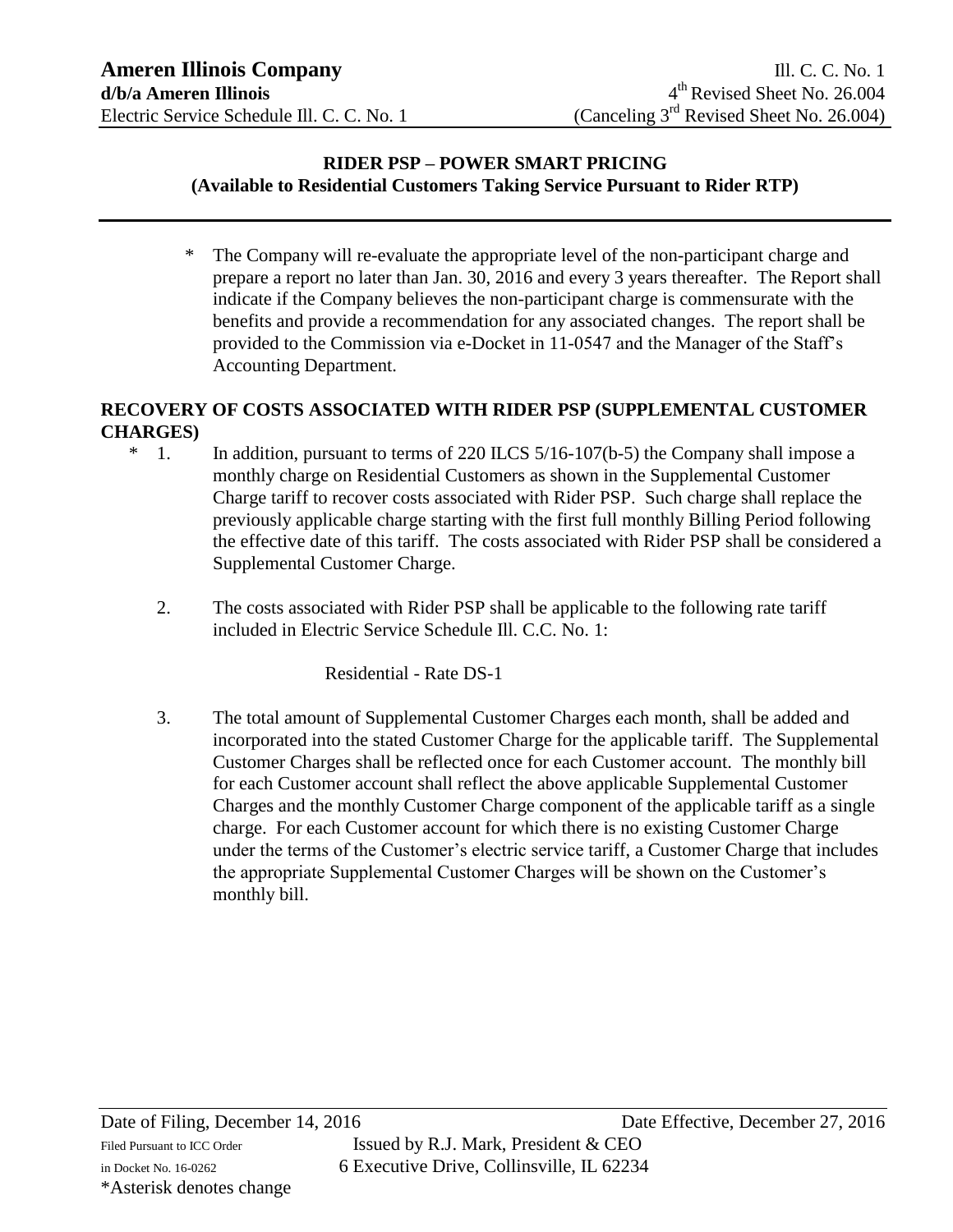# **For Future Use**